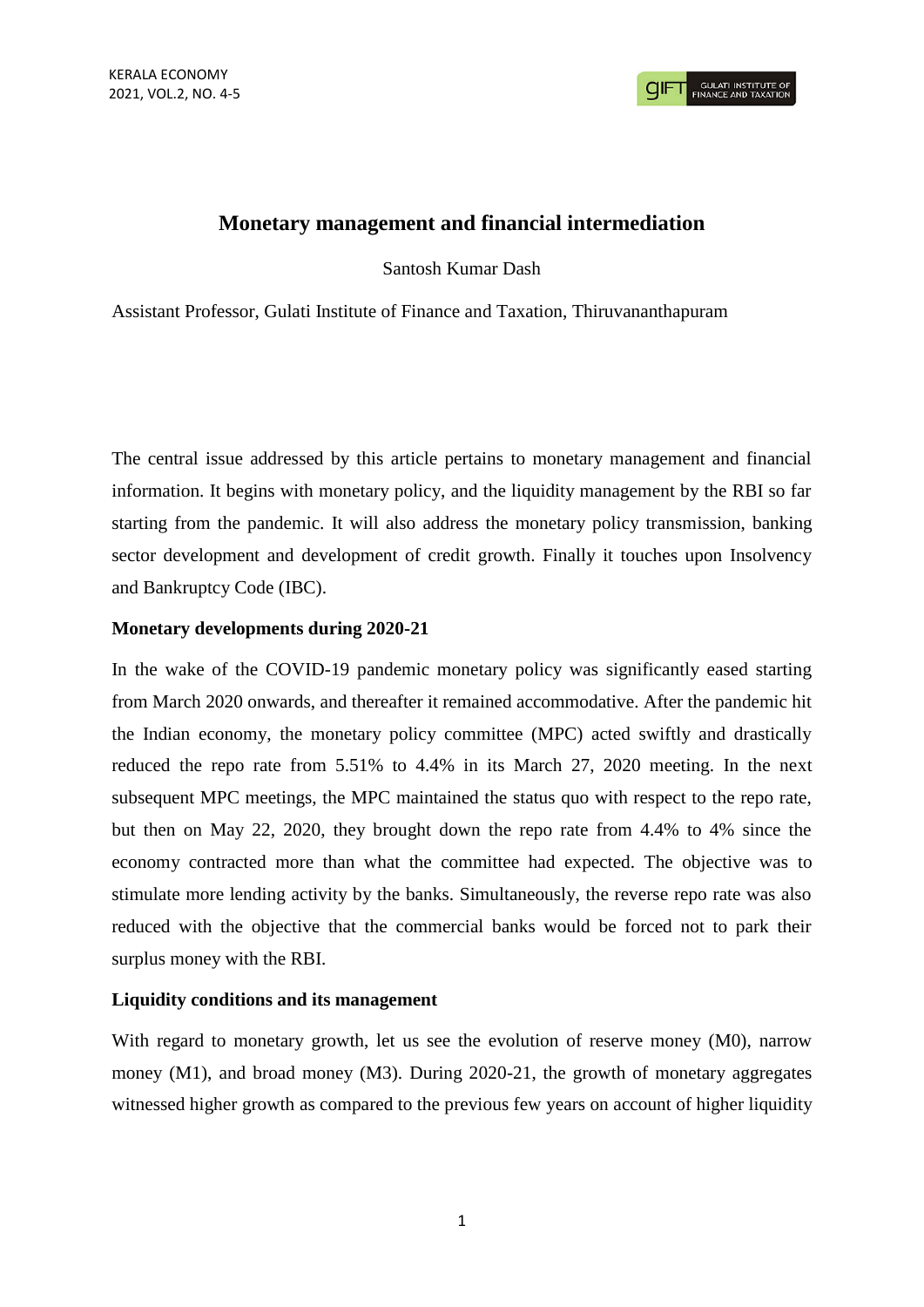KERALA ECONOMY

in the economy. M1 grew from 9.4% in 2019-20 to 15.2% in January 2021. However, M3 grew from 8.9% in 2019-20 to 12.5% in December 2020. This shows that the monetary transmission has not been that effective. The reserve money started growing significantly starting from April 10, 2020, onwards. But we did not see a commensurate increase in cashin-circulation (CIC). Thus, the significant rise in M0 did not translate into a commensurate increase in money supply due to a subdued money multiplier and higher money parked at RBI under the reverse repo window. Because of the pandemic-induced lockdown, most of the industries did not operate and hence they did not borrow much money from the banks. So, banks parked the surplus money in the RBI.

The liquidity in 2020-21 has been consistently in a surplus condition because of RBI intervention in the financial market in various ways such as several conventional and unconventional monetary policies. RBI initiated open market operation, Long Term Repo Operations (LTROs), Targeted Long Term Repo Operations (TLTROs), Special Liquidity Facility for mutual funds, and Refinance facility for all Indian financial institutions. These measures amounted to Rs 8.87 Lakh Crores liquidity inclusion to the system.

#### **Banking sector**

In the banking sector, the gross non-performing assets (GNPA) ratio of the scheduled commercial banks (SCBs) reduced from 8.2% at the end of March 2022 to 7.5% by the end-September 2020. During this period, the GNPA of public sector banks declined from 10.25% at the end-March 2020 to 9.4% at the end-September 2020. The Stressed Advances ratio, which is the sum of NPAs, restructured loans and written-off assets, of SCBs declined from 8.6% to 7.9% in the same period. As a result of this, the capital to risk-weighted asset ratio (CRAR) of SCBs increased from 14.7% to 15.8% between March 2020 and September 2020.

This reduction in NPA and the resultant improvement in CRAR can be attributed to RBI's loan moratorium and freezing of the asset classification dispensation and special resolution framework due to Covid-19 by the Supreme Court. Other factors such as low lending during the lockdown period, and the suspension of the Insolvency & Bankruptcy Code (IBC) helped the banks improve their balance sheet and reduce GNPA.

2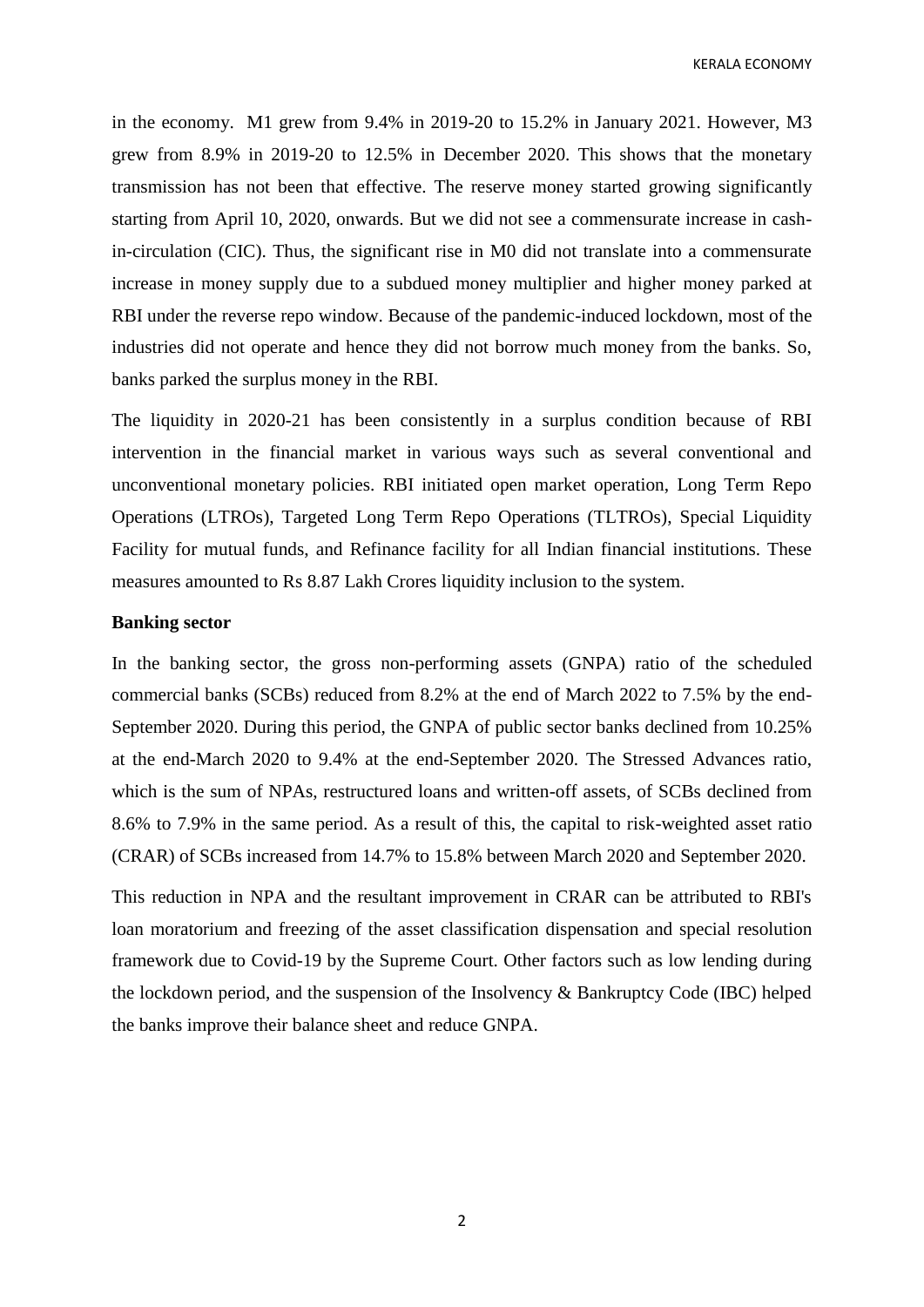#### **Monetary policy transmission**

Since March 2020 there has been a noticeable improvement in the transmission of policy repo rate changes to deposit and lending rates of SCBs. This can be due to policy rate cuts, a large liquidity surplus with accommodative policy stance, and the introduction of external benchmark-based pricing of loans. The Survey finds that Private Sector Banks exhibited greater transmission in terms of fresh loans, whereas Public Sector Banks exhibited greater transmission on outstanding loans for the entire easing cycle.

The Survey reports that the reduction in policy rate has been 250 bps since February 2019. This was accompanied by a decline in credit growth. The Year-on-Year (YoY) Credit growth stood at 14.8% in February 2019 and declined to 5.1% in October 2020. Thereafter, credit growth picked up, and it stands at 6.7% as of January 1, 2021. The non-food credit growth (YoY) declined from 7.2% in November 2019 to 6.0% in November 2020. Except for services, this decline in credit offtake was noticed across all sectors in 2020-21. While credit growth to agriculture & allied activities moderated in the first quarter of 2019-20, it increased to 8.5% in November 2020. Credit growth to the industry contracted by 1.7% in October 2020. The services sector however grew at 9.5% in October 2020 and 8.8% in November 2020.

# **Non-banking financial companies (NBFC) sector**

NBFC sector plays a critical role in India's growth story. Most of the micro, small and medium enterprises which do not get formal or banking sector loans are served by the NBFC sector. The YoY credit growth of the NBFC sector was close to 3% in June 2020 but decelerated to -6.6% in September 2020. The Survey notes that the NBFCs saw growth slowdown in 2019-20, mainly because of isolated credit events in a few large NBFCs and challenges in accessing funds growth. Following the COVID-19 pandemic, NBFCs faced a severe credit crunch. Banks extended support to this critical sector. Various measures taken by the RBI during the pandemic time such as Targeted Long-Term Repo (TLTRO) Operations helped the NBFCs sector. As a result of the prompt actions taken by the Government of India, banks, and the RBI, the GNPA ratio of NBFCs deteriorated moderately from 6.30% at the end-March 2020 to 6.44% at the end-June 2020.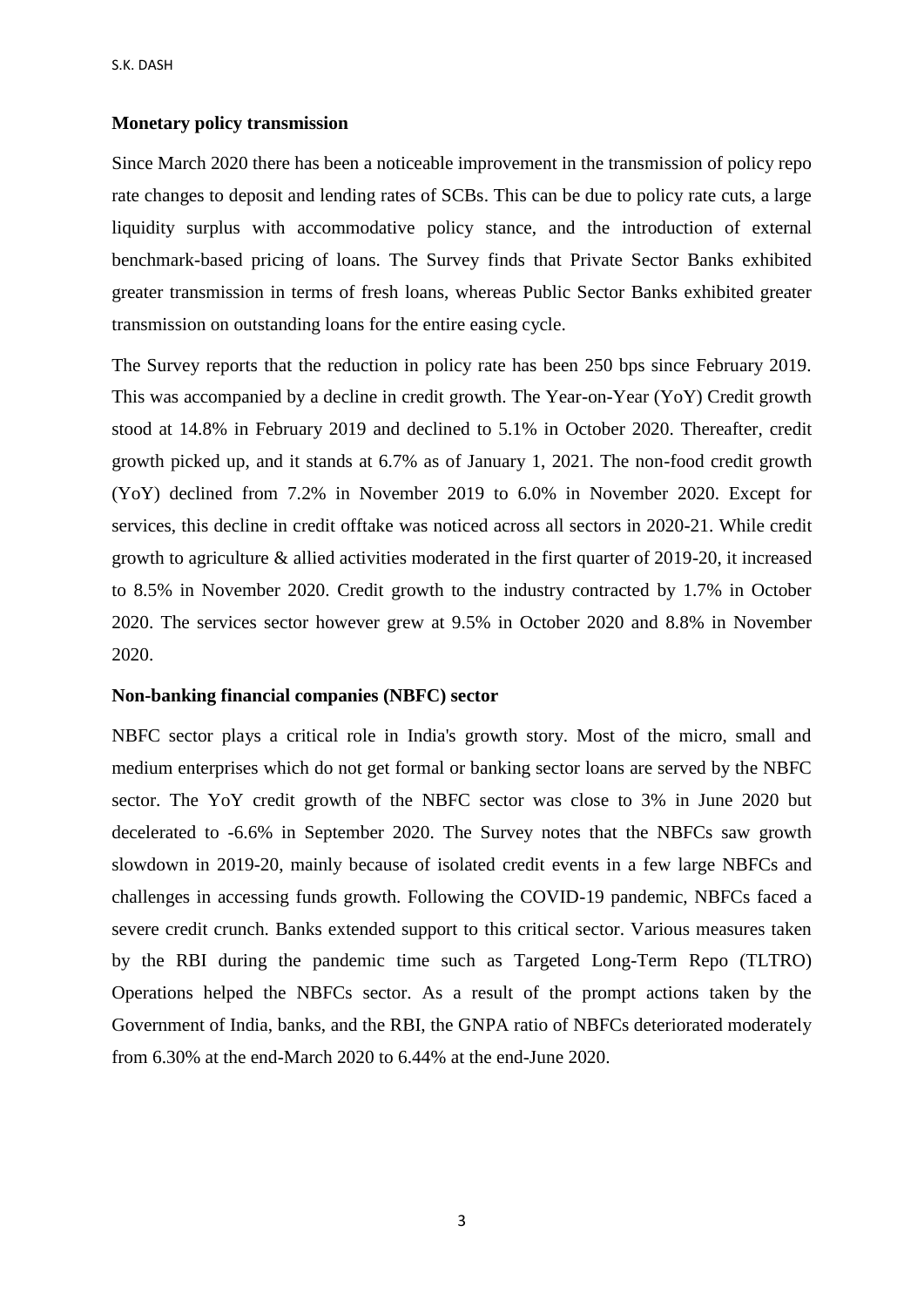KERALA ECONOMY

# **Insolvency and bankruptcy code**

The enactment of the Insolvency and Bankruptcy Code (IBC) in December 2016 has been a major milestone in the history of corporate legislation in India. This is codified overarching legislation designed to deal with multiple aspects of a company. IBC since its inception has admitted 4,117 applications as of December 31, 2020. The Survey mentions that nearly 23% of the cases admitted were settled or withdrawn after the commencement of the Corporate Insolvency Resolution Process (CIRP). Out of the 1420 cases for which the CIRP process has been completed, liquidation has been commenced for 1112 cases whereas resolution has been approved for 308 cases.

The Code has facilitated the recovery of NPAs by banks. The recovery rate for the Scheduled Commercial Banks through IBC (since its inception) has been over 45%. The IBC has resulted in significant behavioral changes among the creditors and debtors. The fear of a resolution process (that is the original promotors and managers lose control and management of the firm) deters the management and promoter of the firm from operating below the optimum level of efficiency.

# **Union budget and financial reforms**

There was a huge expectation that the Union government in the Union Budget would announce some kind of like big bang reforms to give stimulus to the economy that has been badly affected by the COVID-19 pandemic.

Among the major reforms, the Union government proposed to create an asset reconstruction and asset management company (ARC-AMC) which is kind of a 'Bad Bank'. This may be a win-win for lenders. A 'bad bank' is a bank that buys the bad loans of banks and financial institutions that will clear their balance sheets. The bad bank then resolves these bad assets over a period of time. The idea is that banks freed of the NPA burden can start at fresh loans. This measure is expected boost banks' liquidity position and their rating as well. While this appears to cure the ailing banking sector, how much it will be successful depends upon the detailed code and structure of a bad bank and its implementation.

For the first time in the history of Union Budgets, the Union government announced that it intends to privatize two public sector banks in the coming financial year. This disinvestment